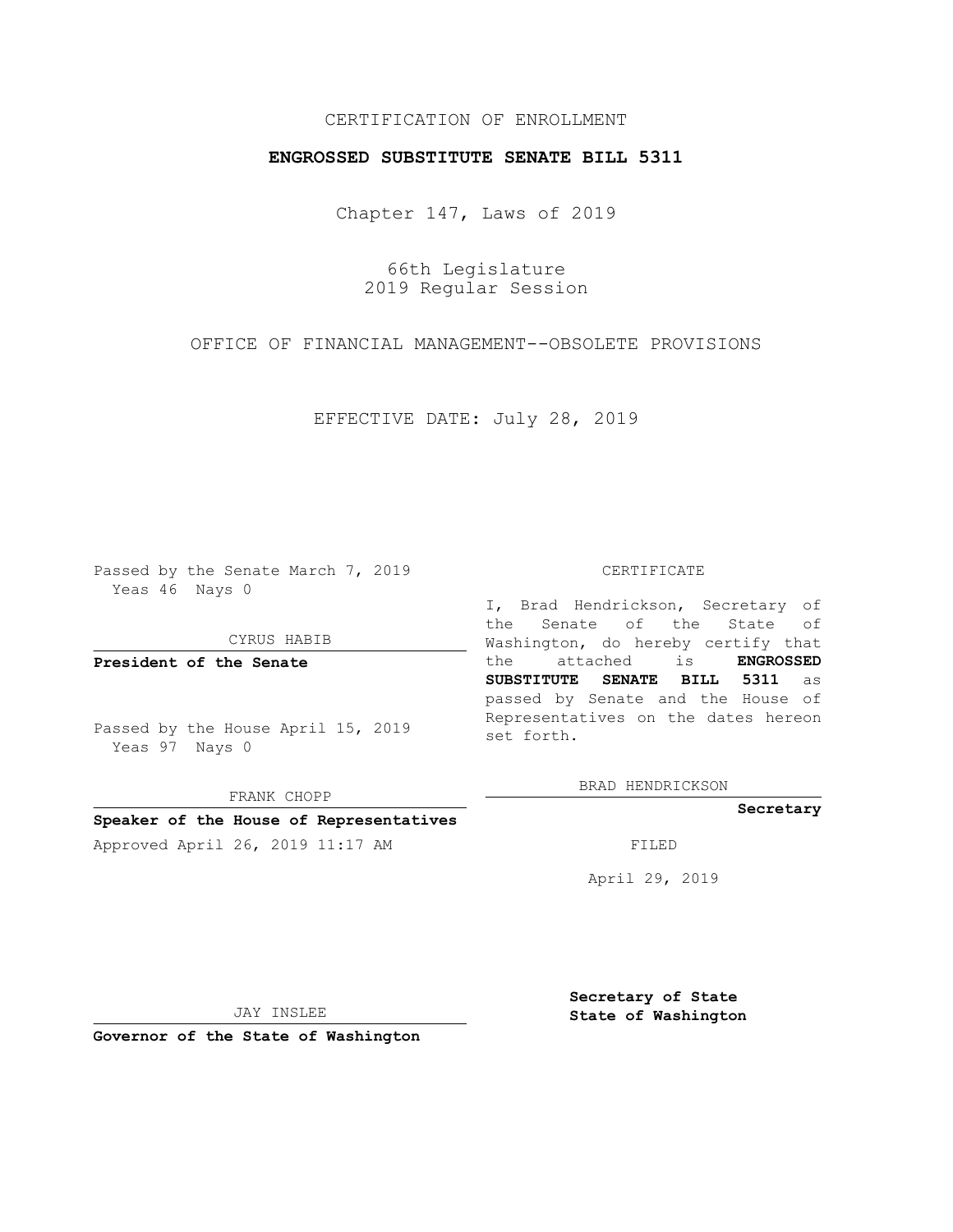### **ENGROSSED SUBSTITUTE SENATE BILL 5311**

Passed Legislature - 2019 Regular Session

**State of Washington 66th Legislature 2019 Regular Session**

**By** Senate State Government, Tribal Relations & Elections (originally sponsored by Senator Hunt; by request of Office of Financial Management)

READ FIRST TIME 02/18/19.

 AN ACT Relating to government efficiency by eliminating, revising, or decodifying obsolete or inactive statutory provisions that concern the office of financial management; amending RCW 38.40.030, 43.03.049, 43.08.015, and 43.320.090; and repealing RCW 28B.15.101, 39.80.070, 43.41.220, 43.41.230, 43.41.240, 43.41.250, 43.41.905, and 43.132.800.6

7 BE IT ENACTED BY THE LEGISLATURE OF THE STATE OF WASHINGTON:

8 **Sec. 1.** RCW 38.40.030 and 1989 c 19 s 47 are each amended to 9 read as follows:

 If any member of the organized militia is injured, incapacitated, or otherwise disabled while in active state service or inactive duty as a member of the organized militia, he or she shall receive from the state of Washington just and reasonable relief in the amount to be determined as provided in this section, including necessary medical care. If the member dies from disease contracted or injury received or is killed while in active state service or inactive duty 17 under order of the governor, then the dependents of the deceased shall receive such compensation as may be allowed as provided in this 19 section. If the United States or any agent thereof, in accordance with any federal statute or regulation, furnishes monetary assistance, benefits, or other temporary or permanent relief to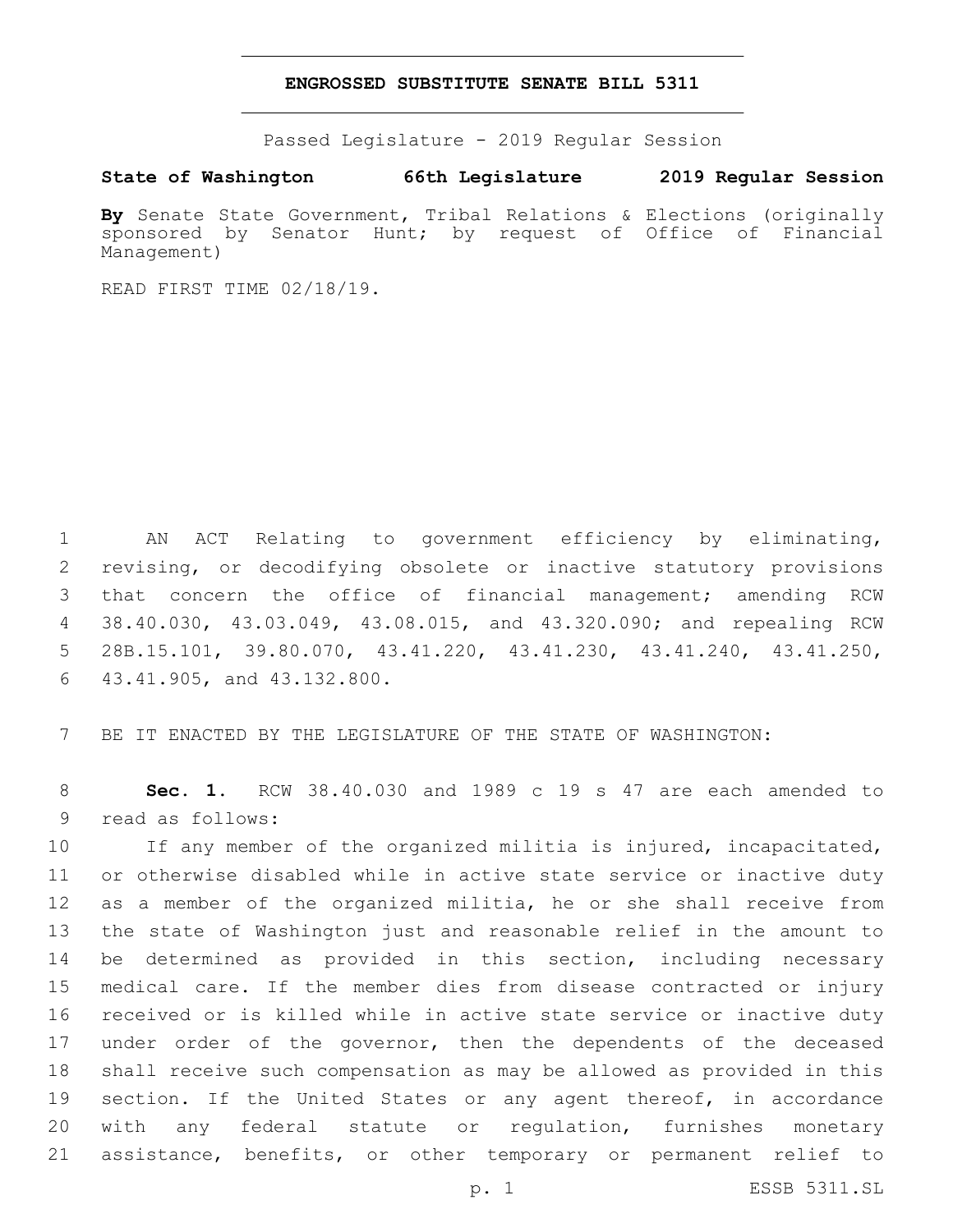militia members or to their dependents for injuries arising out of and occurring in the course of their activities as militia members, but not including Social Security benefits, then the amount of compensation which any militia member or his or her dependents are otherwise entitled to receive from the state of Washington as provided in this section shall be reduced by the amount of monetary assistance, benefits, or other temporary or permanent relief the militia member or his or her dependents have received and will receive from the United States or any agent thereof as a result of his or her injury. All claims arising under this section shall be inquired into by a board of three officers, at least one being a medical officer, to be appointed by the adjutant general. The board has the same power to take evidence, administer oaths, issue subpoenas, compel witnesses to attend and testify and produce books and papers, and punish their failure to do so as is possessed by a general court martial. The amount of compensation or benefits payable shall conform as nearly as possible to the general schedule of payments and awards provided under the workers' compensation law in effect in the state of Washington at the time the disability or death occurred. The findings of the board shall be reviewed by the adjutant 21 general ((and submitted to the governor)) for final approval. The 22 ((reviewing officer or the governor)) adjutant general may return the proceedings for revision or for the taking of further testimony. The 24 action of the board when finally approved by the ((governor)) 25 adjutant general is final and conclusive and constitutes the fixed award for the injury or loss and is a debt of the state of 27 Washington.

 **Sec. 2.** RCW 43.03.049 and 2011 1st sp.s. c 21 s 63 are each 29 amended to read as follows:

 Exceptions to restrictions on subsistence, lodging, or travel expenses under this chapter may be granted for the critically necessary work of an agency. For boards, commissions, councils, committees, or similar groups in agencies of the executive branch, 34 the exceptions ((shall be)) are subject to approval by the ((director of financial management or the director's designee)) agency head or authorized designee. For boards, commissions, councils, committees, or similar groups in the executive branch under the purview of a separately elected official, president of an institution of higher 39 education, chair, or executive director, the exceptions are subject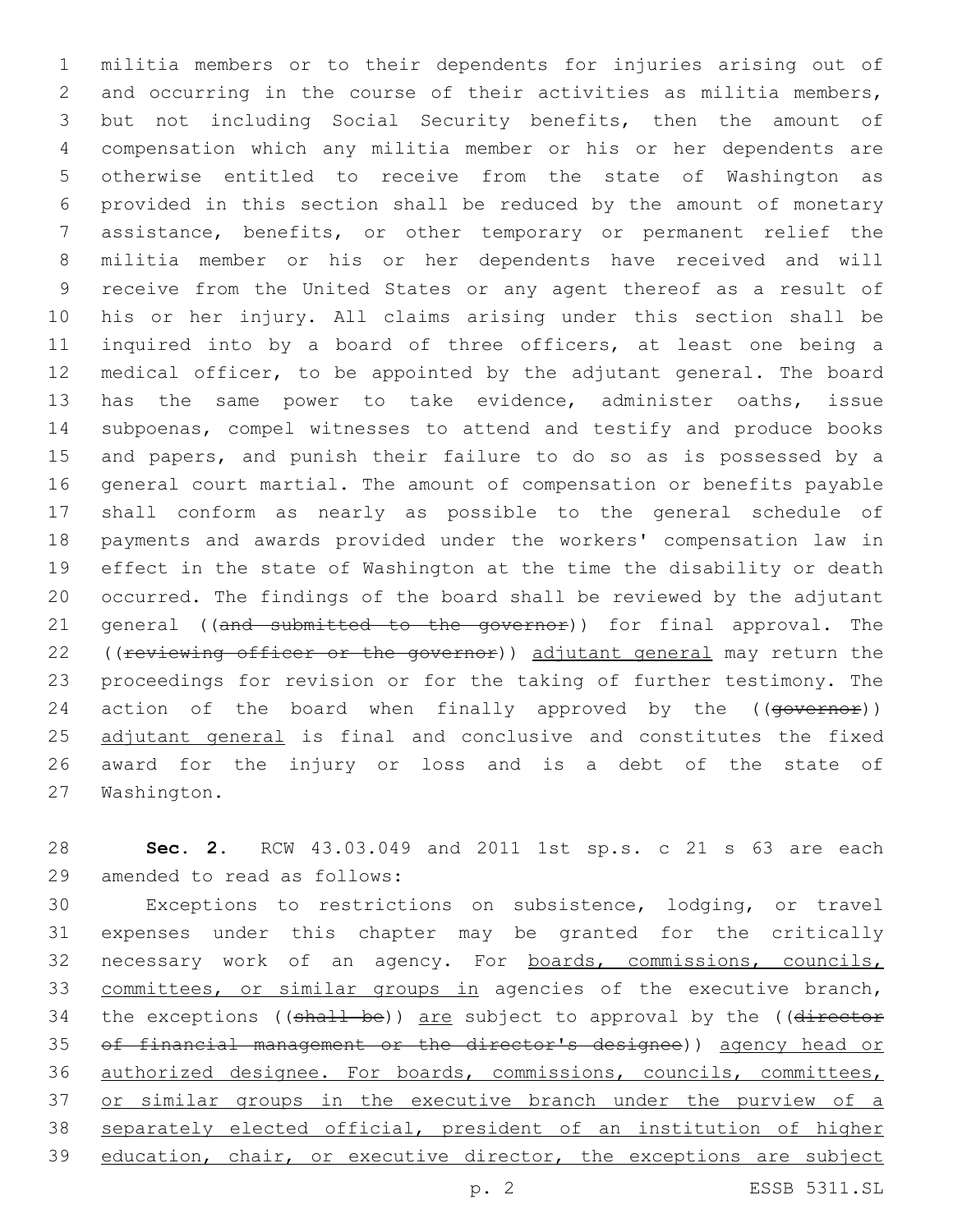to approval of the separately elected official, president of the institution of higher education, chair, or executive director. For agencies of the judicial branch, the exceptions shall be subject to approval of the chief justice of the supreme court. For the house of representatives and the senate, the exceptions shall be subject to the approval of the chief clerk of the house of representatives and the secretary of the senate, respectively, under the direction of the senate committee on facilities and operations and the executive rules committee of the house of representatives. For other legislative agencies, the exceptions shall be subject to approval of both the chief clerk of the house of representatives and the secretary of the senate under the direction of the senate committee on facilities and operations and the executive rules committee of the house of 14 representatives.

 **Sec. 3.** RCW 43.08.015 and 1993 c 500 s 3 are each amended to 16 read as follows:

 Within the policies and procedures established pursuant to RCW 43.41.110(13) and 43.88.160(1), the state treasurer shall take such actions as are necessary to ensure the effective cash management of public funds. This cash management shall include the authority to represent the state in all contractual relationships with financial institutions. The state treasurer may delegate cash management 23 responsibilities to the affected agencies (( $with$  the concurrence of 24 the office of financial management)).

 **Sec. 4.** RCW 43.320.090 and 1993 c 472 s 23 are each amended to 26 read as follows:

 (1) It shall be unlawful for the director of financial institutions, any deputized assistant of the director, or any employee of the department of financial institutions to borrow money from any bank, consumer loan company, credit union, foreign bank branch, savings bank, savings and loan association, or trust company or department, securities broker-dealer or investment advisor, or similar lending institution under the department's direct 34 jurisdiction unless the extension of credit:

 (a) Is made on substantially the same terms (including interest rates and collateral) as, and following credit underwriting procedures that are not less stringent than, those prevailing at the time for comparable transactions by the financial institution with

p. 3 ESSB 5311.SL